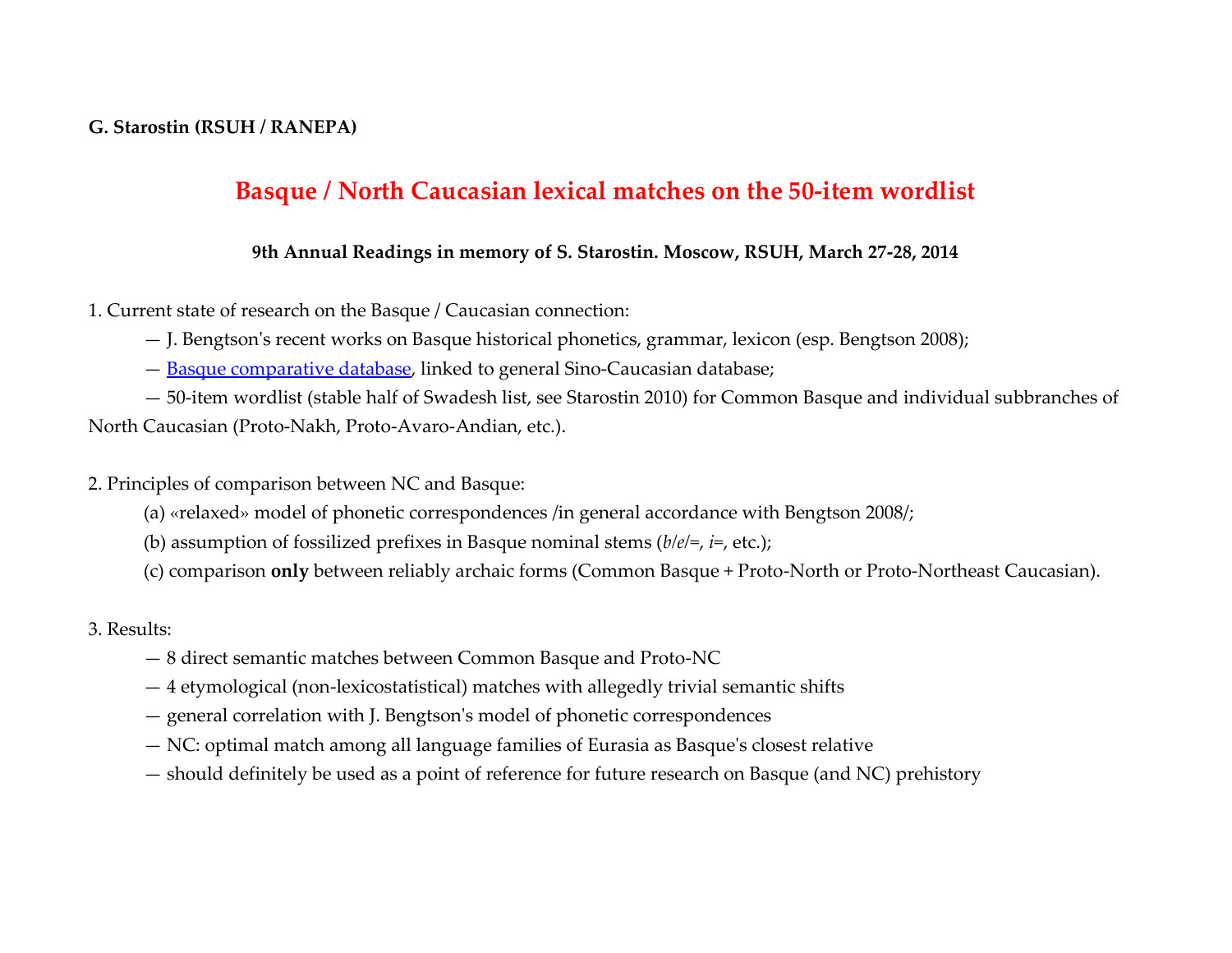# **Attested phonosemantic matches between Basque and Proto-North Caucasian**

# **A. Exact (lexicostatistical) matches**

| Word       | Basque                             | North Caucasian                                                                                                                      | Proto-hypothesis                               |
|------------|------------------------------------|--------------------------------------------------------------------------------------------------------------------------------------|------------------------------------------------|
| 'fire'     | $su \sim \frac{\pi i}{Z}$          | $\frac{*c'$ ayi (N $*c'e$ , AA $*c'a'i$ , Ts $*c'i$ , L $*c'u$ , D $*c'a$ , L $*c'ay$ , Kh $\ddot{c'}\ddot{a}$ ,                     | * $c'ay - c'ay - c'ay -$                       |
|            |                                    | WC $*_{ma=c}^{m}e^{-w}$ a) !! Oblique: cf. L $*_{\text{c'oyi}}$                                                                      |                                                |
| 'star'     | i=zar                              | *z:whari: (N *t'hari, AA *c:"warhi, Ts *c" $\tilde{a}$ , Lak *c'u-, D *zuri,                                                         | $*_5^{\omega}$ har-                            |
|            |                                    | $WC * c^w a$                                                                                                                         |                                                |
| 'ear'      | be=larri /B, G, HN, L/ $\sim$      | *leH/l/e (N *la, D *lehi, WC *La- ~ *l <sup>y</sup> a-)                                                                              | $* \text{left} - * \text{left} - r \text{i}$   |
|            | be=harri /L, LN, $Z/\sim$          | !! Oblique: cf. N *la-ri- $(>N \text{ dimin.} ^{*}la-ri-k \text{ 'ear'})$                                                            |                                                |
|            | be=arri / $HN$ , LN, R/            |                                                                                                                                      |                                                |
| 'tongue'   | mihi /L, LN/ $\sim$ mĩhĩ /Z/       | *melc'i (N *mott', AA *mic':i, Ts *mic, Lak maz, D *mec., L                                                                          | $*$ melc'i                                     |
|            |                                    | *melc:, Kh mic',                                                                                                                     | $(\rightarrow$ *menc'i $\rightarrow$ *menhi)   |
|            | $m\tilde{i}$ /R/ $\sim$ min /B, G/ | $WC * b$ <sub><math>a</math></sub> $a)$                                                                                              |                                                |
| 'dog'      | or $\sim$ hor /LN, Z/              | * <b><u>y</u>:</b> (H)weve (N *phu, AA * $\chi^{w}o$ ? <i>i</i> , Ts * $\kappa^{w}\tilde{o}\chi$ , D * $\chi^{w}u$ ,                 | * $x:wey - x * x:wey - r -$                    |
|            |                                    | L *x: <sup>w</sup> äya, Kh *pxra, WC * $L^{sw}$ a)                                                                                   |                                                |
|            |                                    | $\mathsf{!!}$ Oblique: * $\gamma$ :(H)wey-rV-                                                                                        |                                                |
|            |                                    | (N *phare-, PA * $\chi^w$ or-, D * $\chi u$ r-, L * $\chi^w$ äyrV-)                                                                  |                                                |
| 'die'      | $i$ l ~ hil /L, LN, Z/             | <u>*=i(w)<math>\chi</math>'e</u> (N *=aŁ-, AA *=i $\chi$ '-, Ts *=i $\chi$ '-, D *=ibk'-,                                            | $\overline{\lambda}$ =i $\overline{\lambda}$ . |
| $+$ 'kill' |                                    | L * $i\lambda$ e, WC * $\lambda$ a-)                                                                                                 |                                                |
| 'what'     | ze-r                               | *s:ay (N st'e:-, AA *s:u-, Ts *s:V-, Lak s:a-, D *s:e, WC *sa)                                                                       | $*_s$ :ay                                      |
| 'not'      | $ez \sim ze$ /old Basque/          | * $\ddot{c}$ <b>a</b> ~ * $\dot{\ddot{z}}$ <b>a</b> (N *ca, AA *- $\ddot{c}$ <i>i</i> , Ts *- $\ddot{c}$ , L * $\ddot{c}$ <i>V</i> ) | $*V\acute{c}V$                                 |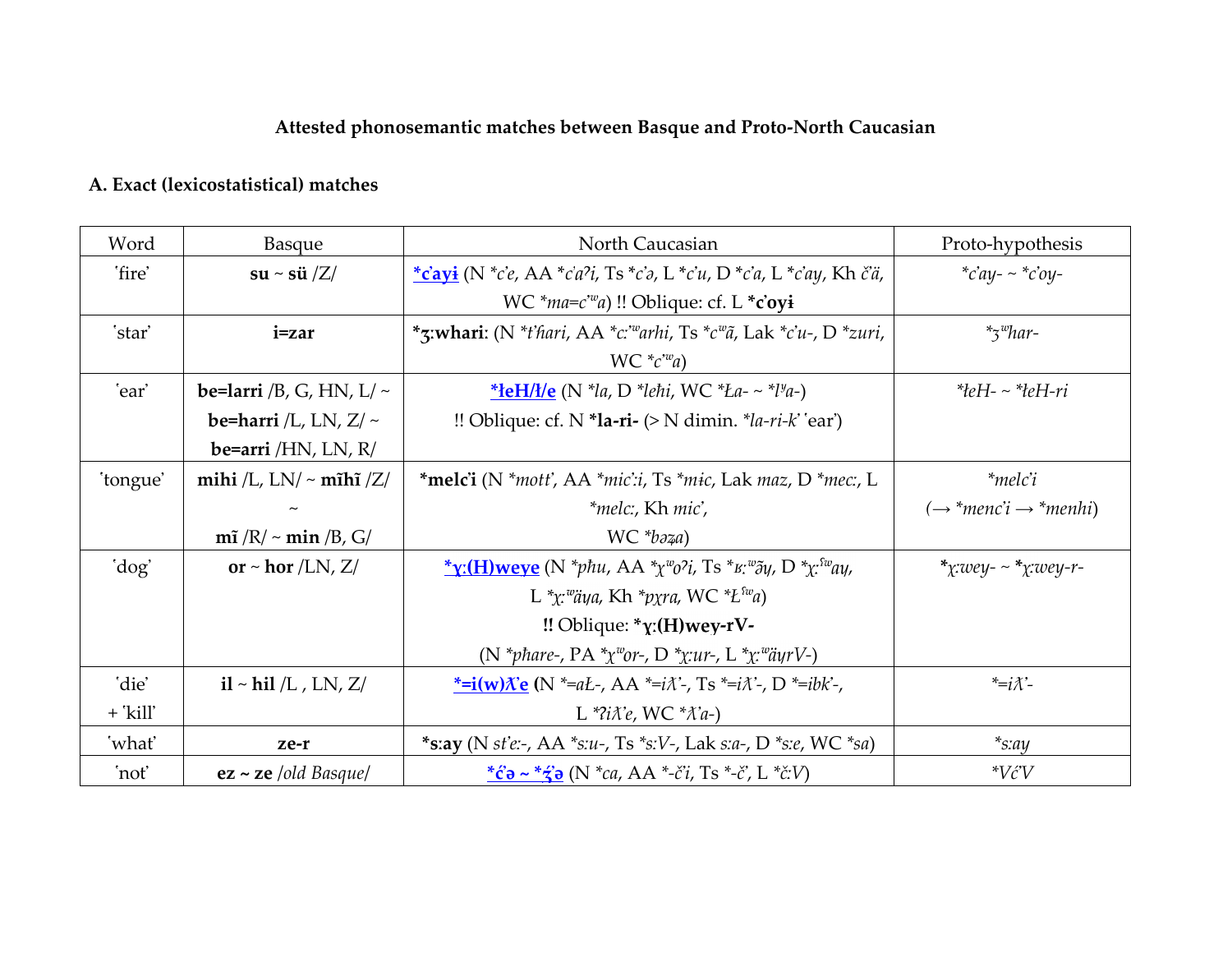### **B. Etymological matches with trivial semantic shifts**

| Word          | <b>Basque</b>                        | North Caucasian                                                                        | Proto-hypothesis          |
|---------------|--------------------------------------|----------------------------------------------------------------------------------------|---------------------------|
| 'dry'         | eihar $\sim$ ihar $\sim$ igar /B, G, | <u>*=ig:war</u> (N *aq'-, AA *=ig': <sup>w</sup> -, Ts *qoq-, Lak *q'aq'-,             | $*=ic$ ://w/ar            |
|               | HN/                                  | L *?iq':"ar-, Kh q'i)                                                                  |                           |
|               | 'dried up, wilted,                   | (Alternately: to Basque agor 'dried up, sterile,                                       |                           |
|               | withered'                            | barren')                                                                               |                           |
| $eye'/\nsee'$ | b=egi 'eye'                          | <u>*=agw-</u> 'to see' (N *=ag-, Ts *=eg <sup>w</sup> -, D *g <sup>w</sup> -, L        | $*=eg^w/i$                |
|               |                                      | $*2ak$ ; $*2k$                                                                         | $\rightarrow *b = eg^w i$ |
| 'hear'/'know' | entzu-n 'hear'                       | *amc'e 'to know' (N *=abc'-, L *?ac'a-, WC *c'a-)                                      | $*$ amc'-                 |
| 'sun'/'day'   | egu-zki sun'                         | <i>*Hwig':V</i> 'day' (AA *q' <sup><i>xx'i'</i>)</sup> <i>V</i> , Lak *q'ini, L *yiq:, | $*$ /H/wiq'-              |
|               | $(\leftarrow$ egu-n 'day')           | Kh $q'$ <i>a</i> )                                                                     |                           |
|               |                                      | (cf. also <u>*wira:q':a</u> 'sun' $\leftarrow$ *hwe:ri-Hwi:q':V ?)                     |                           |

#### **C. Dubious partial matches for personal pronouns**

| Word         | Basque | North Caucasian                            |
|--------------|--------|--------------------------------------------|
| $\epsilon$ T |        | Cf.: Lak na, Dargwa nu                     |
| 'thou'       | hi     | Cf.: N *ho:, D *hu, L * $\kappa u$ , Kh ox |

Abbreviations:

(a) B = Bizkaian; G = Gipuzkoan; L = Lapurdian; HN = High Navarrese; LN = Low Navarrese; R = Roncalese; Z = Zuberoan

(b) AA = Avaro-Andian; D = Dargwa; Kh = Khinalug; L = Lezgian; N = Nakh; Ts = Tsezic; WC = West Caucasian